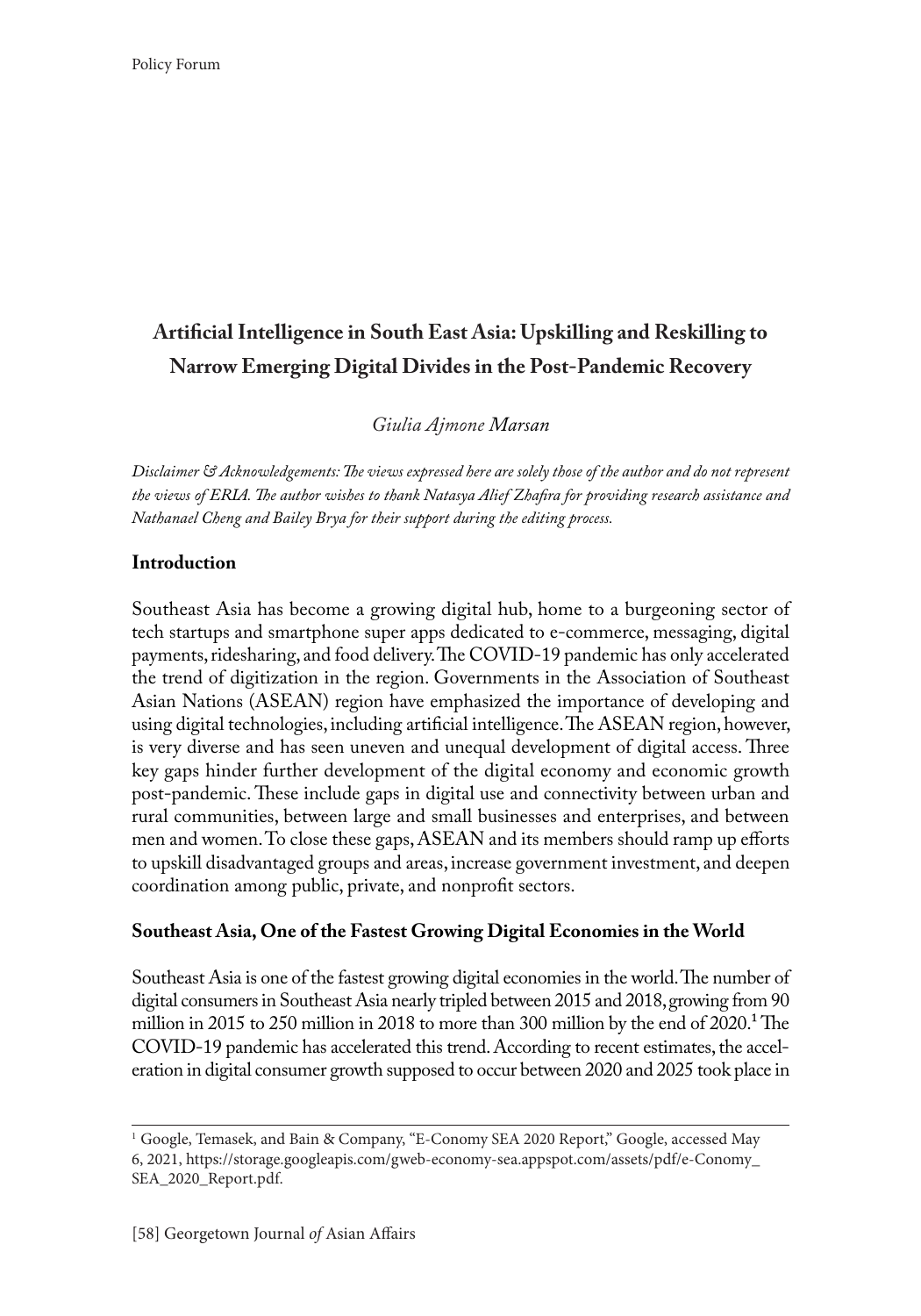only one year, as individuals, consumers, and companies continue to move activities online.<sup>2</sup>

The ASEAN region contains a wide variety of levels of economic development, cultures, languages, and religions.<sup>3</sup> Every ASEAN country, however, has felt the effects of the digital economy. Some countries, like Singapore, are global innovation leaders and considerably more tech-advanced than others in the region. Yet even less tech-advanced ASEAN member states are witnessing the emergence of their own tech hot spots driven by a growing number of tech-savvy young and well-educated entrepreneurs. The process of economic integration across the ten ASEAN member states and their dialogue partners in East Asia—Japan, China, and Korea—and the Pacific—including Australia and New Zealand—can benefit this cohort of young and dynamic tech entrepreneurs.<sup>4</sup>

Increased adoption and usage of digital technologies in the region is developing hand-inhand with the emergence of regional digital champions and so-called "super apps." Brands such as regional ridesharing and food delivery super apps Grab and Go-Jek, regional e-commerce giants Tokopedia and Lazada, online travel booking agent Traveloka, and Indonesian e-commerce platform Bukalapak—which services small and medium enterprises—are as widespread and well-known in Southeast Asia as their peers in China or the West. These companies are making extensive usage of artificial intelligence (AI) and related techniques to innovate and improve their services for growing generations of ASEAN millennials and Generation Z consumers.

## **ASEAN Governments Strategies and Policies around AI**

Many ASEAN governments are becoming increasingly aware of the importance of developing AI strategies and initiatives to promote benefits, mitigate risks, and narrow the emerging divides associated with new technologies. Recent policy initiatives and strategies emphasize upskilling and reskilling as key pillars for a transition towards inclusive digital economies.

In November 2019, Singapore launched its National Artificial Intelligence Strategy, with the vision of becoming a leading global AI player by 2030. This strategy is cross-cutting, with key pillars related to ecosystem and skills development. The largest country in the region, Indonesia, released its national AI strategy in mid-2020. The strategy emphasizes the benefits of AI for health services, transportation, urban development and smart cities, the public sector, education, and food security. Digital connectivity is especially key for Indonesia, a country spread out over thousands of islands with uneven access to

<sup>2</sup> Facebook and Bain & Company, "Digital Consumers of Tomorrow, Here Today: A Sync Southeast Asia Report," Bain & Company, August 6, 2020, https://www.bain.com/globalassets/noindex/2020/ facebook\_and\_bain\_and\_company\_report\_digital\_consumers\_of\_tomorrow\_here\_today.pdf. <sup>3</sup> The Association of Southeast Asian Nations is a regional block with a common agenda for socioeconomic development comprising ten countries in South East Asia: Brunei Darussalam, Cambodia, Indonesia, Laos, Malaysia, Myanmar, the Philippines, Singapore, Thailand, and Vietnam. 4These fifteen countries have signed in November 2020 the mega multilateral trade agreement known as the Regional Comprehensive Economic Partnership (RCEP).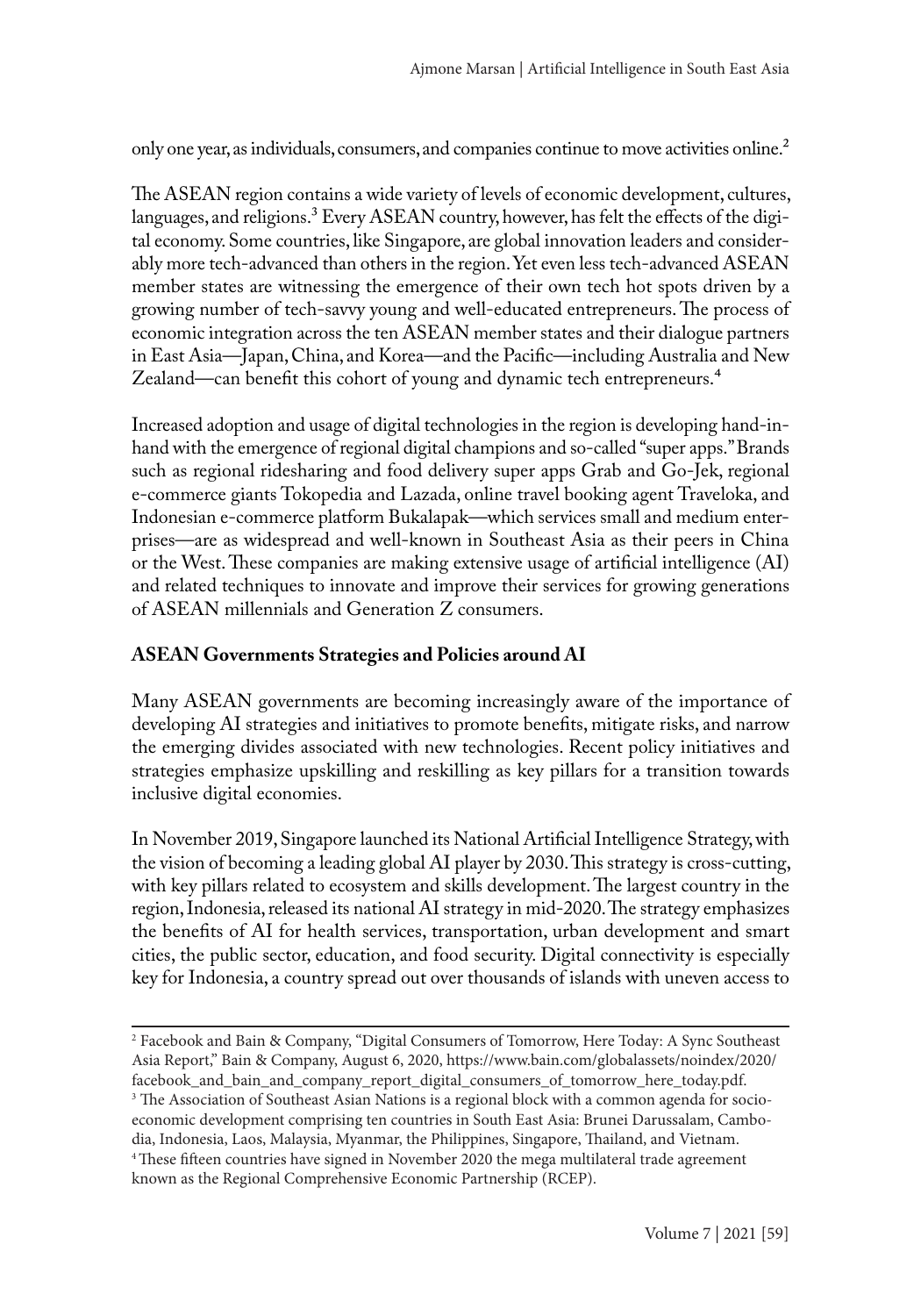digital technology. The Indonesian strategy emphasizes the importance of ethics, skills, infrastructure, and data analytics as key components of a well-functioning AI ecosystem. For the development and implementation of any AI-related policy, the strategy also highlights the importance of multi-stakeholder involvement from the government, the business sector, educational institutions, and local communities.

In addition to Indonesia and Singapore, countries such as Malaysia and Thailand see AI and digital technologies as an opportunity to modernize traditional sectors to make them more innovative and productive. For example, new technologies can power drones and sensors to assist farmers with monitoring fields and crops in rural areas, deliver telemedicine to smaller islands and remote locations, provide digital banking for unbanked populations, or monitor and protect the rich biodiversity of the region and its cultural heritage. In Malaysia, the Ministry of International Trade and Industry and the Center of Artificial Intelligence for Future Industry are working together to promote the development of an AI ecosystem, targeting the banking, manufacturing, education, and healthcare sectors. Local universities and research institutes are investing in AI-related research and training. In Thailand, interesting AI developments are emerging in the healthcare sector, like Vaja, a Thai language speech recognition technology used in more than seventy Thai hospitals.

At the regional level, several ASEAN-wide master plans and strategic initiatives have been established with the aim of further developing and integrating the digital economy of the region. These strategies emphasize digital connectivity and infrastructure, skills development, the realization of smart cities, the transition towards Industry 4.0, and generally how digital technologies, including AI, can be effectively leveraged to "build back better" during the post-pandemic recovery.

# **Emerging "Digital Divides" and Skills Development**

Although ASEAN governments have taken steps to foster the digital economy, key gaps still exist that hinder innovation and expose social inequities. One of the consequences of the fast technology and economic developments in the region is the emergence of three digital "divides": between rural and urban areas, firms of different sizes, and men and women. These divides are slowing down innovation and delaying adoption of digital technologies, including AI, evenly across communities. The way different groups of individuals and firms will be able to acquire the skills necessary to use digital technologies in general—and AI in particular—will be critical in mitigating and addressing these emerging divides.

The first divide is the geographic divide between urban places with high digital connectivity and less connected rural areas. Southeast Asia combines hyper-connected mega cities with remote rural areas where internet connection is barely present. For example, in Indonesia, the largest country in the region, there is a yawning gap in access to a reliable and stable internet connection between the most populous island Java, where the capital city Jakarta is located, and the myriad of smaller islands in the eastern part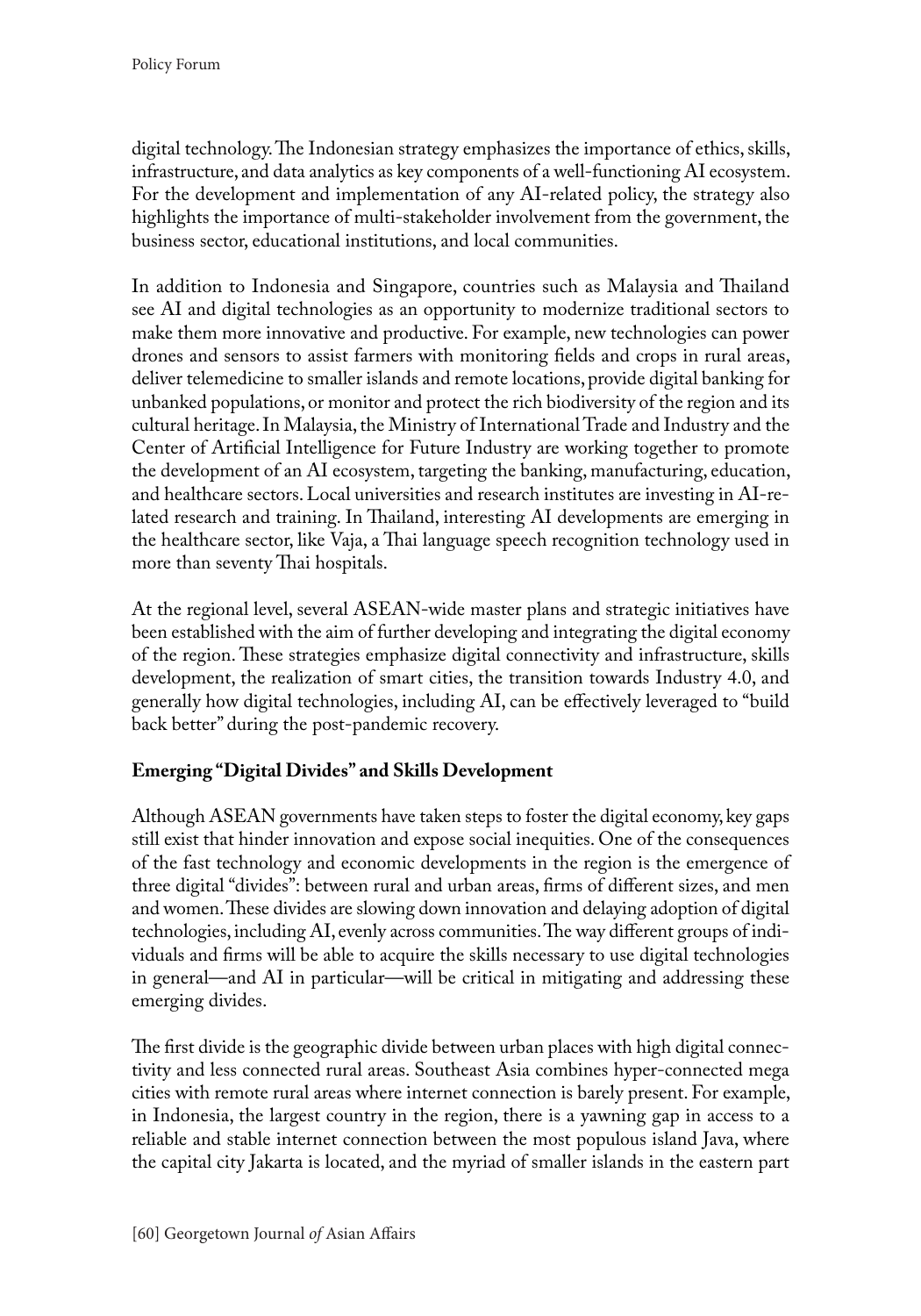of the country towards the Pacific.

The second divide is between large firms and domestic micro-, small and medium-sized enterprises (MSMEs). While usage of AI or machine learning tools is on the rise, it is not yet ubiquitous across most ASEAN companies and organizations, including MSMEs. For example, recent estimates by leading consultancy firms show potential for significant economic gains from increased investments in AI. The awareness of the potential of AI technology is growing rapidly in the business sector. According to a recent McKinsey report, in 2011, only 6 percent of large firms mentioned terms such as big data, AI, machine learning, Internet of Things, or advanced analytics in their annual reports, compared to more than 30 percent in 2016.<sup>5</sup> While large local digital champions have successfully embraced emerging technology, however, the vast majority of ASEAN MSMEs—which represent between 97 and 99 percent of firms and between 60 and 80 percent of total employment across ASEAN—still use very basic digital technologies and tools, if any.<sup>6</sup> ASEAN MSMEs often lack the skills and the tools necessary to adopt AI and digital technologies in their business models and daily activities.

The third digital divide is the gender divide. Southeast Asia compares relatively favorably in terms of basic equal access to digital technologies between women and men. When looking at more sophisticated forms of access, such as the share of women in tech companies as entrepreneurs, founders of startups, and business leaders, or in computer science and engineering education careers, however, there is considerable room for improvement.7 For example, women represent less than half—between twenty and forty percent—of the workforce in telecommunications and other information and communications technology (ICT) activities in all ASEAN countries where data is available. Moreover, across ASEAN, women entrepreneurs tend to own and manage small businesses, which are less reliant on digital technologies, as mentioned above.

In a region where the digital economy has grown very rapidly and where the pandemic has already disproportionately affected women, it is particularly important to narrow the gender digital divide to promote diversity, inclusive economic development, and

<sup>5</sup> Sachin Chitturu, Diaan-Yi Lin, Kevin Sneader, Oliver Tonby, and Jonathan Woetzel, "Artificial Intelligence and Southeast Asia's Future," McKinsey & Company, September 2017, https://www.mckinsey.com/~/media/mckinsey/featured%20insights/artificial%20intelligence/ai%20and%20se%20 asia%20future/artificial-intelligence-and-southeast-asias-future.ashx.

<sup>6</sup> Cassey Lee, Dionisius Narjoko, and Sothea Oum, eds., SMEs and Economic Integration in Southeast Asia (Singapore: ISEAS Yusof Ishak Institute; Jakarta: Economic Research Institute for ASEAN and East Asia, 2019); Economic Research Institute for ASEAN and East Asia, "Study on MSMEs Participation in the Digital Economy in ASEAN: Nurturing ASEAN MSMEs to Embrace Digital Adoption," Economic Research Institute for ASEAN and East Asia, April 11, 2019, https://www.eria. org/uploads/media/Books/2019-October-ERIA-ASEAN-Study-On-MSMEs-Participation.pdf.

<sup>7</sup> Giulia Ajmone Marsan and Araba Sey, "Women's Participation in the Digital Economy: Improving Access to Skills, Entrepreneurship, and Leadership Across ASEAN," Economic Research Institute for ASEAN and East Asia, February 8, 2021, https://www.eria.org/publications/womens-participation-in-the-digital-economy-improving-access-to-skills-entrepreneurship-and-leadership-across-asean/.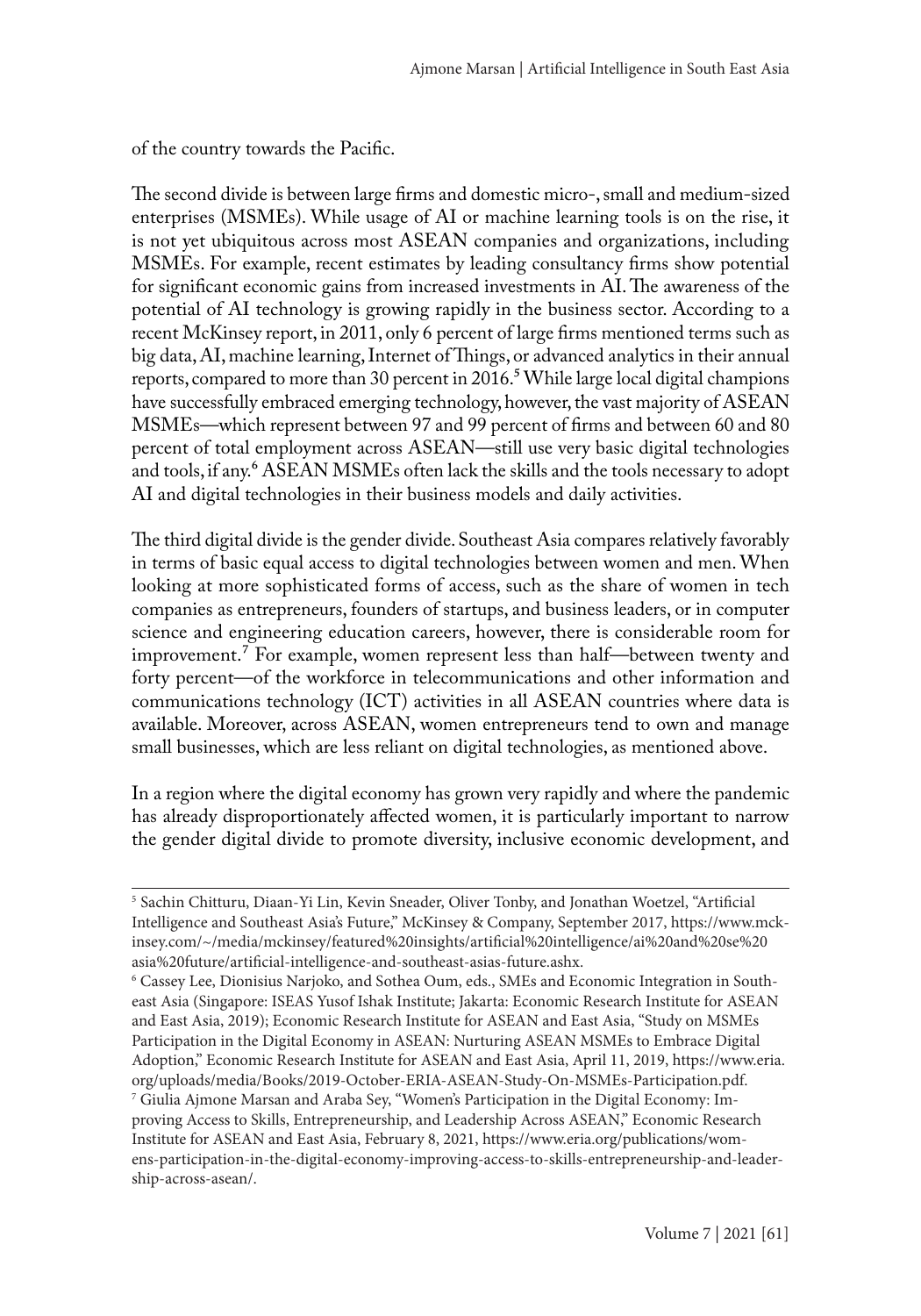innovation. For all these reasons, increased participation of women and girls in the post-pandemic digital economy has been identified by regional policy makers as a key pillar of the recovery as mentioned in the ASEAN Comprehensive Recovery Framework.<sup>8</sup>

# **Increasing Digital Risks**

In addition to addressing the three digital "divides," ASEAN policymakers need to seriously consider the many risks associated with AI, big data analytics, and other emerging digital technologies. Many countries in the region are not yet equipped to tackle serious cybersecurity threats against individuals, consumers, and institutions. Privacy considerations regarding the collection and usage of data need careful debate and analysis of benefits and risks associated with different models and options both domestically and with respect to cross-border data flows. There is also very little knowledge on the way data used to train AI and machine learning algorithms may result in potential biases and discrimination affecting groups under-represented in the digital landscape, such as rural communities, women, and ethnic minorities. Investments in research and development (R&D) around AI and related technologies remain considerably low in most countries in the region, raising another barrier to solving these challenges.

### **Skills Development to Address Digital Divides and Risks**

Skills development is crucial to give ASEAN economies the footing to succeed in the fast-growing digital economy. To address the rural, MSME, and gender digital gaps, ASEAN governments should invest in upskilling people affected most by these inequities. In rural areas, investments in digital infrastructure combined with training and skills development of the population will be key in the post-pandemic phase to make economic recovery less uneven. At the same time, targeted investments to train MSME leaders and increase female representation will sharpen ASEAN's competitive edge.

In addition to skills development, digital education and literacy is also key to addressing AI and cyber risks. Better digital skills are not only important for economic recovery, entrepreneurship, and innovation, but are also crucial to address the emerging risks associated with AI and digital technologies more broadly. Investments in training for digital data literacy, increased awareness among the wider population of digital environments, and even basic understanding of how data is harvested and how AI algorithms work are key elements of any digital education seeking to empower people to effectively harness new technology. These are also issues that policy makers should consider to combat the misuse and popular skepticism of technology. Policy initiatives should include dedicated programs to raise awareness and tackle threats as diverse as fraudulent transactions in e-commerce, breaches in privacy and misuse of personal data, discrimination arising from biases contained in big data sets and AI, and identification of fake news coming from unreliable sources in the digital sphere.

<sup>8</sup>ASEAN, "ASEAN Comprehensive Recovery Framework and Its Implementation Plan," ASEAN, November 12, 2020, https://asean.org/asean-comprehensive-recovery-framework-implementation-plan/.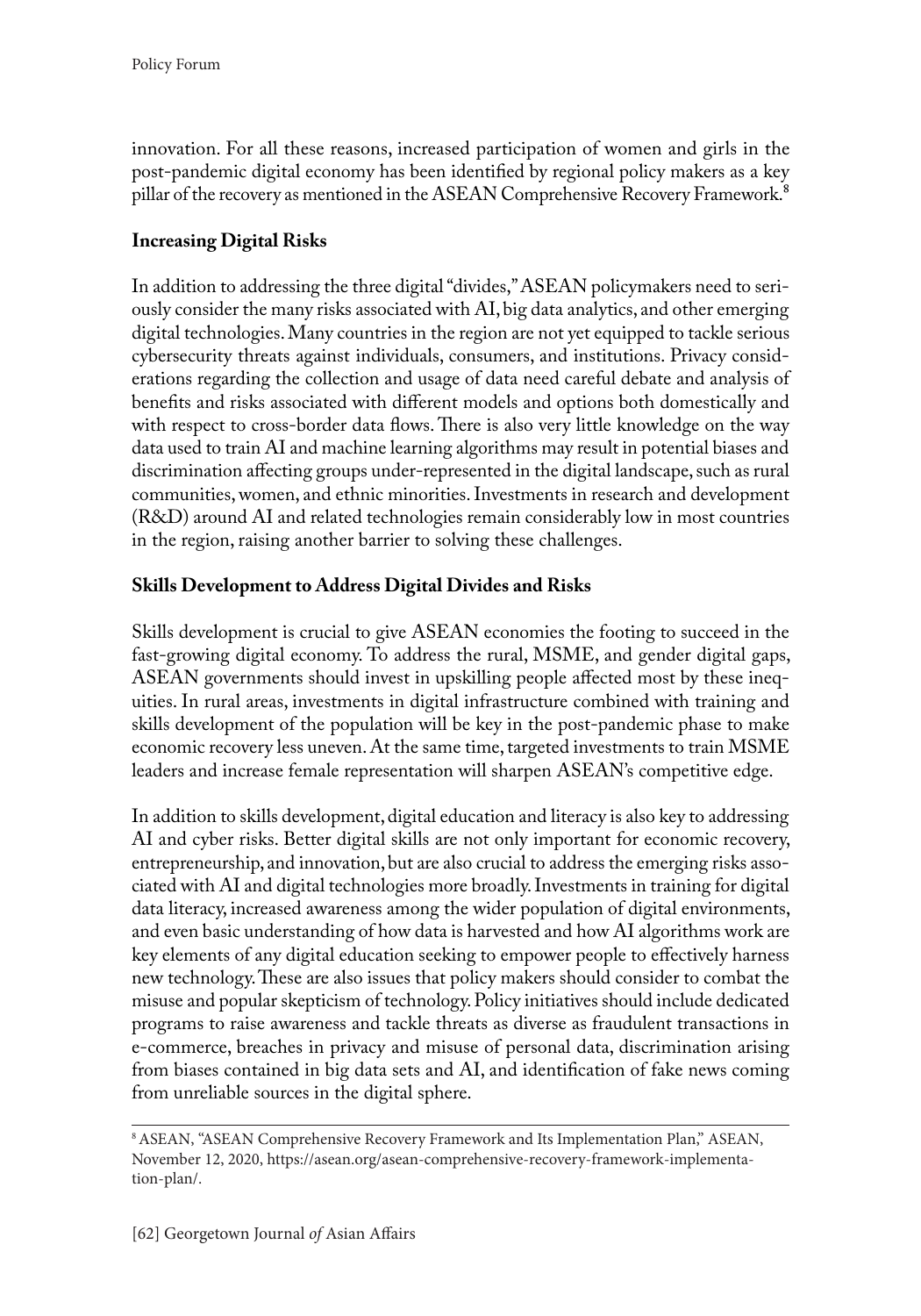### **Further Steps: Increased ASEAN Public-Private Coordination**

ASEAN governments can also build on existing policies to increase cooperation and integration in three key areas. The first step is increasing interagency collaboration among different ministries and policy departments. Ministries in charge of skills development and training should work in concert with government departments dealing with innovation, infrastructure development, social, and economic issues. Second, governments should also make efforts to engage higher education and the private sector. The level of public and higher education in many ASEAN countries still lag behind more advanced economies. To address this, some ASEAN countries have begun experimenting with international agreements to connect national higher education systems with foreign entities with the aim of increasing the quality of education and training, with a focus on digital upskilling and reskilling. This is an important mechanism and should be expanded further. ASEAN policymakers should also consider policies that attract and retain highly skilled digital professionals. The newly established Singaporean Tech. Pass, a work visa scheme aiming to attract up to five hundred foreign tech experts to the city state, has just been implemented and can provide a useful policy example to other countries in the region.

Finally, together with educational institutions, the private sector has an important role to play when it comes to skills development for more inclusive digital economies. Partly to tackle the lack of cutting-edge higher education and training to provide digital-related skills in the population, interesting public-private partnerships are emerging across ASEAN. These have been catalyzed by the pandemic. While many countries were implementing social-distancing measures and recommending citizens to "stay home," several domestic and foreign tech champions have proactively developed initiatives with the support of national governments, local universities or regional entities, such as the ASEAN Secretariat, to train individuals to go online and support previously disconnected MSMEs in marketing and selling products online through e-commerce platforms and social networks. Some of these initiatives specifically target groups of individuals that are traditionally less connected, lack digital-related skills, and are more affected by the emergence of the above-mentioned "divides," such as people in rural areas and women entrepreneurs.

### **Conclusion**

The COVID-19 pandemic has accelerated the already rapid growth of the Southeast Asian digital economy. This acceleration is bringing many opportunities to citizens, firms and societies at large while also favoring certain groups more than others. Policymakers need to monitor and address the emerging digital divides—between urban and rural, larger firms and MSMEs, men and women—to promote inclusive post-pandemic digital economies. One of the most effective ways to promote inclusion is to equip vulnerable groups in the population with adequate skills to be able to compete and thrive in the post-pandemic future.